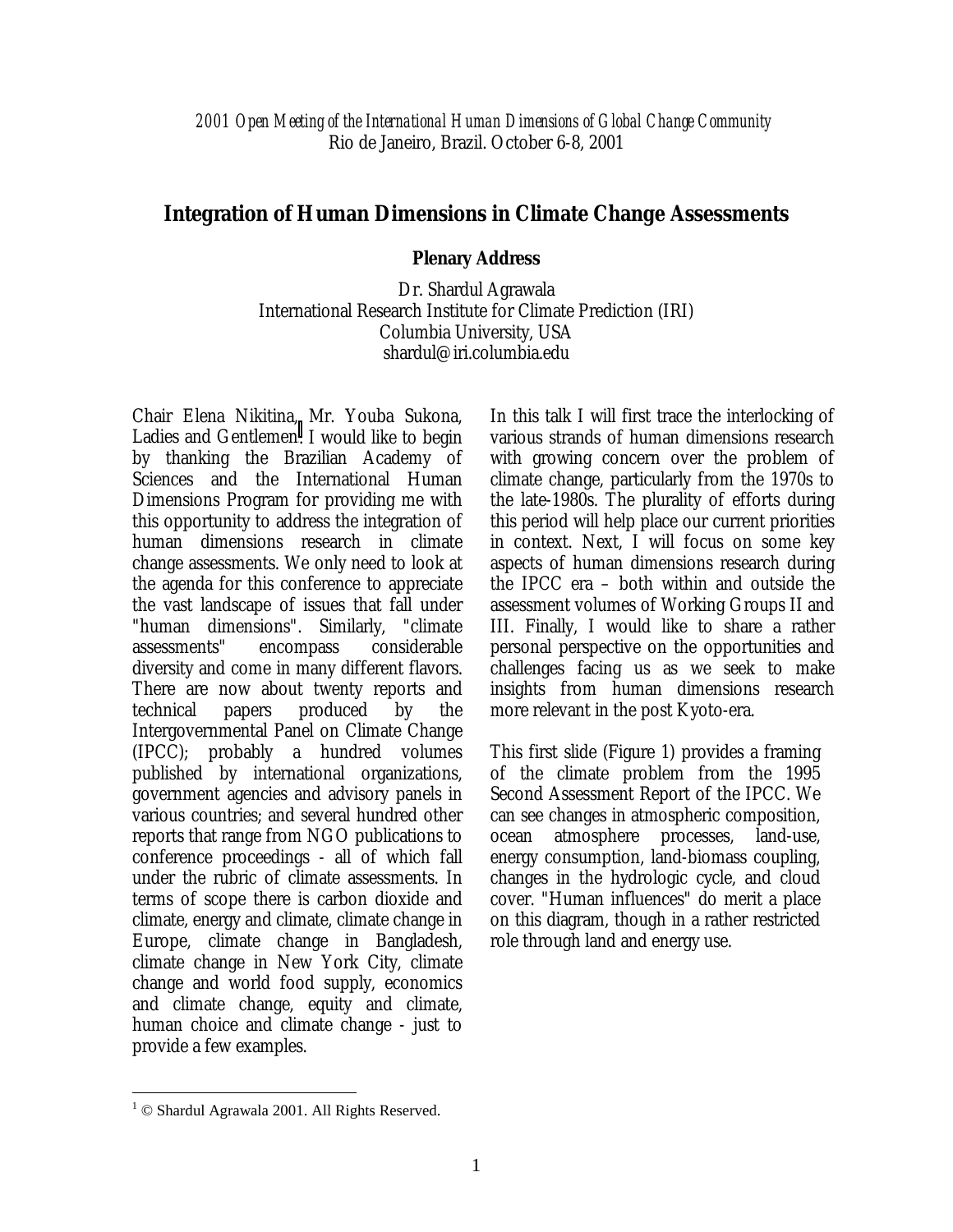

**Figure 1: The Climate System (IPCC 1995)** 

The next slide (Figure 2) is a variant of the previous figure. It is in color, and in threedimensions, with a lot more detail on salinity exchange and vertical mixing within oceans. The diagram even distinguishes between cirrus, stratus and cumulus clouds. But now there is no mention of human influences. And, this figure comes from the US National Assessment, published in the year 2000, five years after the previous figure from the IPCC Second Assessment.



**Figure 2: The Climate System (US National Assessment 2000)** 

So how are we doing in terms of integration of human dimensions within climate change assessments? If pictures were worth a thousand words, then clearly not very well.

Let me now take a step back to very briefly trace the interlocking of various strands of research with growing concern over the problem of climate change. Although the greenhouse effect was hypothesized in 1827,

interest in climate research picked up in the wake of a diverse range of activities spurred by the International Geophysical Year (IGY) of 1957, such as the monitoring of atmospheric carbon dioxide concentrations by Charles Keeling. Suki Manabe began pioneering work on general circulation modeling around this time at Princeton, while Bert Bolin developed a model for the carbon cycle.

The prolonged drought in the Sahel during the late 1960s and early 1970s, the 1972-73 El Niño, drought in the Soviet Union in 1972, the failure of the Indian monsoons in 1972 and 1974 all focused considerable interest on the impacts of climate *variability*. The (first) World Climate Conference of 1979 reflected a dual focus on the climate problem, with physical science research on modeling of anthropogenic climate change, while the limited human dimensions research was on societal impacts of climate variability. The early 1980s marked a steady decoupling between climate change and variability. Climate variability remained primarily a research enterprise focused on monitoring and modeling of the tropical Pacific ocean, but subsequent advances in forecasting phenomenon such as El Niño has now lead to recent growth on operational capability to apply seasonal climate forecasts. Climate change meanwhile emerged as a global policy concern towards the end of the 1980s, leading to the establishment of an intergovernmental assessment mechanism, the IPCC, in 1988 and the start of formal negotiations first for a framework convention leading to the Rio Earth Summit, and later a binding protocol negotiated at Kyoto in 1997. And the band plays on.

The era of organized climate assessments began in the early 1970s. In addition to the physical aspects of the climate system, such assessments have intersected with discourses on two related aspects: energy and society; and, climate and society. Figure 3 shows only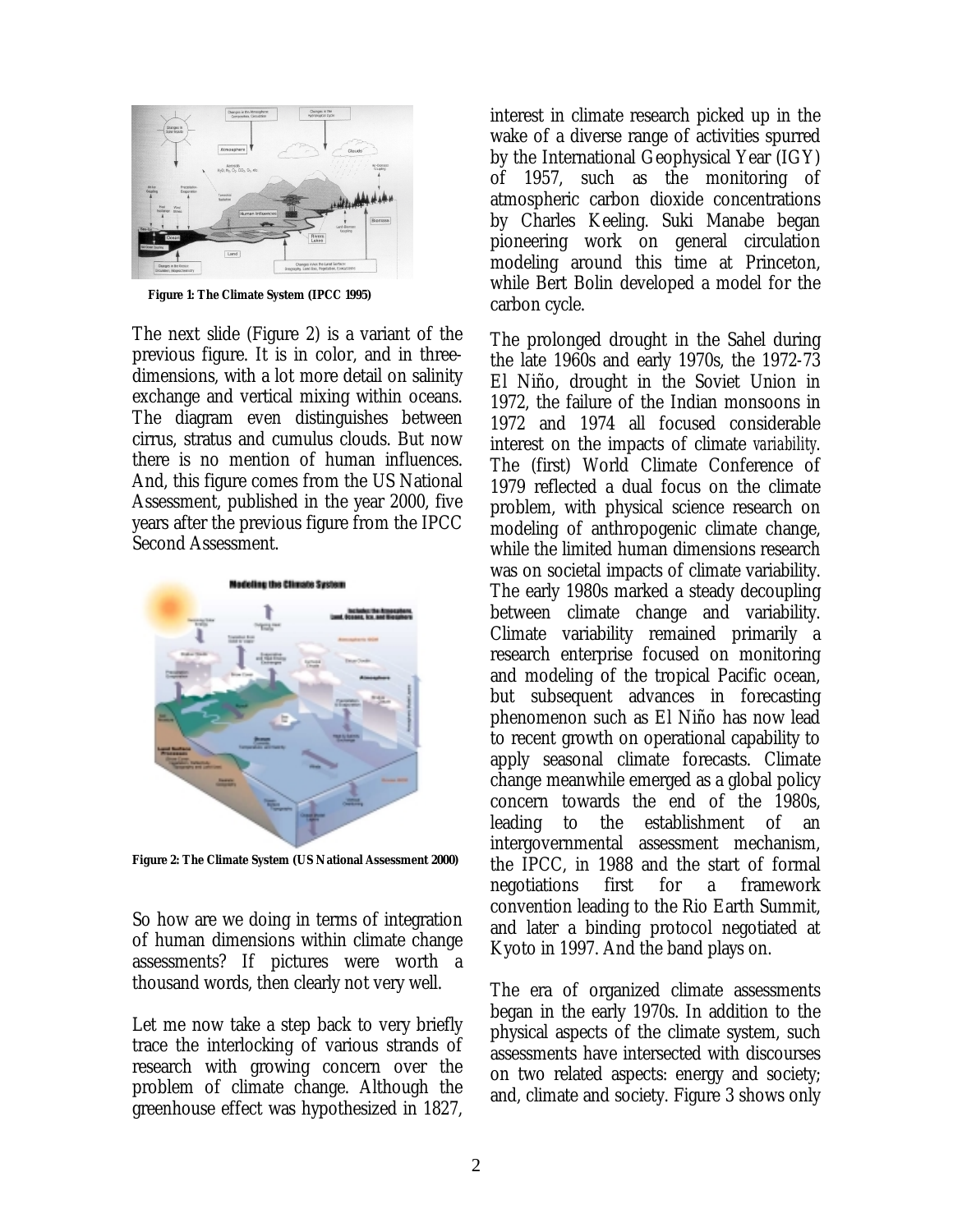a very partial listing of some of the most prominent climate assessments, starting with the Study of Man's Impact on Climate in 1971, to the National Academy of Science report of 1979, to the first major international assessment Greenhouse Effect, Climate Change and Ecosystems published in 1986, and of course the IPCC assessments.

| <b>Some Climate Assessments</b>                                                     |  |  |  |  |
|-------------------------------------------------------------------------------------|--|--|--|--|
| Man's Impact on Climate (1971)                                                      |  |  |  |  |
| Climate Impact Assessment Program (1971-74)                                         |  |  |  |  |
| Carbon-dioxide & Climate (1979)                                                     |  |  |  |  |
| World Climate Conference (1979)                                                     |  |  |  |  |
| Greenhouse Effect, Climatic Change and Ecosystems (1986)                            |  |  |  |  |
| Responding to Climate Change (1990)                                                 |  |  |  |  |
| <b>IPCC First Assessment (1990)</b>                                                 |  |  |  |  |
| <b>IPCC Second Assessment (1995)</b>                                                |  |  |  |  |
| <b>IPCC Third Assessment (2001)</b>                                                 |  |  |  |  |
| <b>Headline Messages</b>                                                            |  |  |  |  |
| 1.5-4.5 C equilibrium response to CO, doubling (NAS 1979)                           |  |  |  |  |
| CO, equivalent doubling will be several decades prior to CO, doubling (Villach '85) |  |  |  |  |
| "Discernible human influence" (IPCC 1995)                                           |  |  |  |  |

 **Figure 3: Climate Assessments and Key Findings**

In terms of headline messages: the famous 1.5-4.5 C range for the equilibrium temperature response to  $CO<sub>2</sub>$  doubling first appeared in NAS 1979; the significance of other greenhouse gases and how that might advance doubling time of carbon dioxide equivalent was first mentioned in Villach 1985; and the IPCC Second Assessment first pointed to a discernible human influence on observed climate patterns.

Human dimensions research relevant to climate has a long and rich history, which precedes current interest in climate change (Figure 4). From Hippocrates in the 4th century BC to Alexander von Humboldt in the 18th century, several thinkers have linked climate to the human condition. But the most virulent extension of this school of thought was championed by Ellsworth Huntington in the first half of the twentieth century who linked racial and cultural stereotypes to climate. Although climate determinism subsequently fell out of favor in the social sciences by the 1950s, shades of it are evident in modern day impacts research

where, as Bill Riebsame once observed, the primary focus is still to develop "transfer functions" between climate and variables of interest to human condition: food, human health, and economic output. Climate-society linkages came into sharper focus within the context of natural hazards research since the 1930s through the work of Gilbert White on<br>flood plain management. and his flood plain management, and collaborators and students who have made significant contributions to vulnerability research.

|                      | <b>Climate &amp; Society</b>                                                                                                  |  |  |
|----------------------|-------------------------------------------------------------------------------------------------------------------------------|--|--|
| <b>B.C.</b> to 1950s | Climate as setting (determinism) – Hippocrates to Huntington                                                                  |  |  |
| $1930s -$            | Climate as hazard - White, Kassas, Kates                                                                                      |  |  |
| $1970s -$            | Climate, drought, and famine – Glantz, Jodha, (Sen)                                                                           |  |  |
| Late 1980s -         | Climate change and world food supply - Parry, Rosenzweig                                                                      |  |  |
| Late 1980s -         | Economic costs and integrated assessment models- Nordhaus                                                                     |  |  |
| 1990s                | Reflexive studies of climate science, assessments and policy<br>- Glantz (1979), Rayner, Harvard-GEA, FNI/CICERO              |  |  |
|                      | <b>Five Human Dimensions Driven Climate Assessments</b><br>The Atmosphere: Endangered and Endangering 1975 (Mead and Kellogg) |  |  |
|                      | Social Science Research and Climate Change 1983 (Chen, Boulding & Schneider)                                                  |  |  |
|                      | Climate Impact Assessment 1985 (Kates et. al)                                                                                 |  |  |
|                      | Societal Responses to Climate Change: Forecasting by Analogy 1988 (Glantz)                                                    |  |  |
|                      | Human Choice & Climate Change 1998 (Rayner&Malone)                                                                            |  |  |

**Figure 4: Human Dimensions Research and Assessments**

Drought, meanwhile, was the subject of some very exciting research during the 1970s. In his research on the famine in the West African Sahel, Mickey Glantz demonstrated how the net societal impacts were caused as much by poor land-use practices in the worst eco-setting, as they were by shortfalls in rainfall. In 1975 the International Crop Research Institute for Semi-Arid Tropics initiated a remarkable longitudinal study of farm level coping mechanisms to climate variations in three agro-climatic zones in India. Adaptation, in these studies was not an offsetting parameter to an abstract damage function in some integrated assessment model - rather it was based upon actual coping strategies employed by real farmers systematically observed in field visits to forty villages every three weeks over a ten year period. These studies, and many others, have important implications for us as we rediscover vulnerability and adaptation two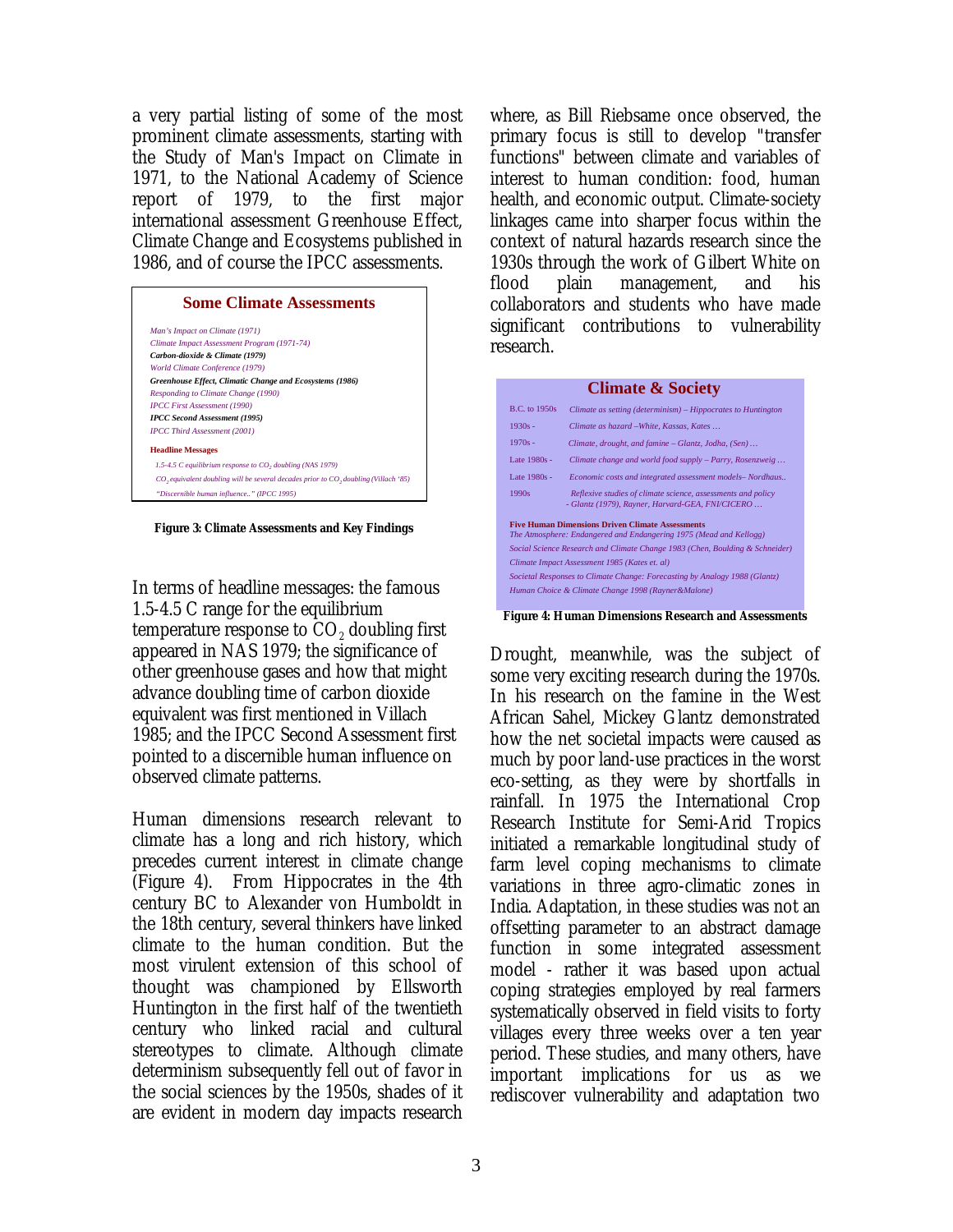decades later within the current stalemate of the climate negotiations.

I would also like to briefly allude to Amartya Sen's work on famines from the 1970s and early 1980s that has never really factored in modern climate change assessments. This figure from 1984 (Figure 5) shows that food availability in India and particularly the state of Maharashtra was consistently lower than in the Sahel, and yet India avoided having a famine precisely when the Sahelian countries experienced the well-known famines of the early 1970s. Food security, in other words, is intimately tied to food *access* and entitlements, and not necessarily to food production.



Yet, the dominant framing of food security within climate change assessments all the way to the IPCC has been within the restricted context of climatic influences on food production, as modeled by the linking of outputs of general circulation models to crop impact and trade models, through intermediate steps that involve downscaling, weather generators, and the like.

In terms of fundamental conclusions, there hasn't been much change since the IPCC First Assessment way back in 1990, that reported "in the face of estimated climate change global food production can be maintained at essentially the same level as would have occurred without climate change...(however) there may be severe effects in some regions, particularly in

regions of high present day vulnerability" (IPCC 1990). But there now are a lot more regional analyses, using more standardization in terms of assumptions that underlie this conclusion. Nevertheless, there still are considerable challenges faced in generalizing from narrowly focused studies that often study different impacts on different exposure units and by using differing assumptions about future climates (equilibrium vs. transient responses; carbon dioxide vs. carbon dioxide equivalent doubling; inclusion/exclusion of carbon dioxide fertilization). The following chart (Figure 6) from the IPCC Second Assessment is particularly revealing in that it shows the diversity in estimates of yield impacts in response to a doubling of carbon dioxide.

Other human dimensions components of IPCC assessments, particularly on social impacts essentially have varying renditions of the last straw argument, that "humaninduced climate change represents an important additional stress... to many systems already affected by pollution, increasing resource demands, and non-sustainable management practices" (IPCC 1996).

| Region                        | Crop                   | Yield Impact (%)                                   | <b>Comments</b>                                                                                                                                                                                  |
|-------------------------------|------------------------|----------------------------------------------------|--------------------------------------------------------------------------------------------------------------------------------------------------------------------------------------------------|
| Latin America                 | Maize                  | -61 to increase                                    | Data are from Argentina, Brazil, Chile, and Mexico; range is across<br>GCM scenarios, with and without CO2 effect.                                                                               |
|                               | Wheat                  | $-50$ to $-5$                                      | Data are from Argentina, Uruguay, and Brazil; range is across GCM<br>scenarios, with and without CO <sub>2</sub> effect.                                                                         |
|                               | Soybean                | $-10$ to $+40$                                     | Data are from Brazil; range is across GCM scenarios, with CO <sub>2</sub> effect.                                                                                                                |
| Former Soviet<br>Union        | Wheat<br>Grain         | $-19.10 + 41$<br>$-14 to +13$                      | Range is across GCM scenarios and region, with CO <sub>2</sub> effect.                                                                                                                           |
| Europe                        | Maizo                  | -30 to increase.                                   | Data are from France, Spain, and northern Europe; with adaptation and<br>CO <sub>2</sub> effect; assumes longer season, irrigation efficiency loss, and<br>northward shift.                      |
|                               | Wheat                  | increase or<br>decrease.                           | Data are from France, UK, and northern Europe; with adaptation and<br>CO <sub>2</sub> effect; assumes longer season, northward shift, increased pest<br>damage, and lower risk of crop failure.  |
|                               | Vegetables             | increase                                           | Data are from UK and northern Europe; assumes pest damage<br>increased and lower risk of crop failure.                                                                                           |
| North America                 | Maize<br>Wheat         | $-55$ to $+62$<br>$-100$ to $+234$                 | Data are from USA and Canada; range is across GCM scenarios and<br>sites, with/without adaptation and with/without CO2 effect.                                                                   |
|                               | Soybean                | $-96$ to $+58$                                     | Data are from USA; less severe or increase with CO <sub>2</sub> and adaptation.                                                                                                                  |
| Africa                        | Maize                  | $-65$ to $+6$                                      | Data are from Egypt, Kenya, South Africa, and Zimbabwe; range is<br>over studies and climate scenarios, with CO <sub>2</sub> effect.                                                             |
|                               | Millet                 | $-79.10 - 63$                                      | Data are from Senegal; carrying capacity fell 11-38%.                                                                                                                                            |
|                               | <b>Biomass</b>         | decrease.                                          | Data are from South Africa; agrozone shifts.                                                                                                                                                     |
| South Asia                    | Rico<br>Maize<br>Wheat | $-22$ to $+28$<br>$-65$ to $-10$<br>$-61$ to $+67$ | Data are from Bangladesh, India, Philippines, Thailand, Indonesia,<br>Malaysia, and Myanmar; range is over GCM scenarios, with CO <sub>2</sub><br>effect; some studies also consider adaptation. |
| China                         | <b>Rice</b>            | $-78$ to $+28$                                     | Includes rainfed and irrigated rice; range is across sites and GCM<br>scenarios; genetic variation provides scope for adaptation.                                                                |
| Other Asia and<br>Pacific Rim | Rice                   | $-45$ to $+30$                                     | Data are from Japan and South Korea; range is across GCM scenarios;<br>generally positive in north Japan, and negative in south.                                                                 |
|                               | Pasture                | $-110+35$                                          | Data are from Australia and New Zealand; regional variation.                                                                                                                                     |
|                               | Wheat                  | $-41$ to $+65$                                     | Data are from Australia and Japan; wide variation, depending on cultivar.                                                                                                                        |

**Figure 6: Crop Yield Impact Estimates for 2xCO<sub>2</sub> (IPCC 1995)** 

Another generic pattern found in most sectoral assessments can be summarized in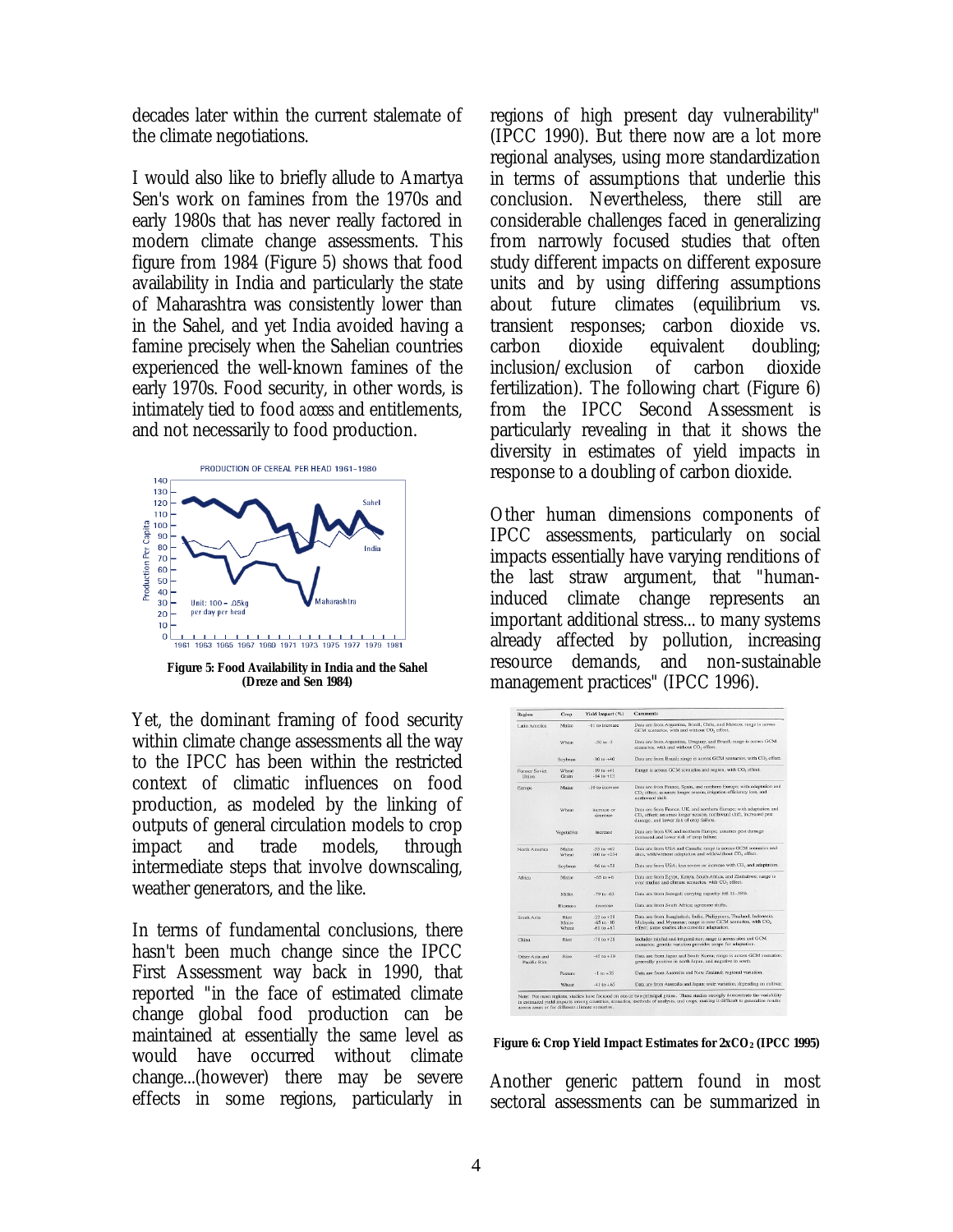the following figure (Figure 7). Essentially what this figure conveys is that while globally averaged impacts might be modest at best, there are likely to be significant regional variations that could range from very negative to at least moderately positive. And, over the years, we have made considerable progress in documenting what some of these negative and positive impacts might be for various regions of the world. In particular, there is considerably more information on developing country impacts, particularly in



the IPCC Third Assessment Report. **Figure 7: Climate Impacts as a Function of Scale (Environment Canada 1997; Cash and Moser 1999)**

In addition to contribution to impacts research, one social science discipline that has really come of age within the IPCC is economics. Like second generation immigrants already well settled on the Promised Land, economists have sought to distinguish themselves from the rag-tag group of more recent social science migrants to the shores of the IPCC. That the sub-title of the Working Group III Second Assessment distinguishes between "Economic and Social Dimensions" rather than viewing the former as a subset of the latter, is not entirely an accident. Unlike more "analog" social science researchers, economists tend to rely on formal mathematical models that can be designed to link up to climate or impacts models, making them naturally attractive to end-to-end climate assessments like IPCC. And, indeed economic studies reviewed by the IPCC do produce eye catching numerical estimates,

such as the near consensus that damage estimates from a doubling of carbon dioxide equivalent would amount to about 1-2% of GDP in the OECD, with somewhat higher values in the developing world. This consensus covers only a handful of studies that extrapolate from estimates for only a small number of sectors and countries, overlook transient impacts and surprises, and of course imply that GDP is a good measure for societal impact.

All this of course came to a head over the Statistical Value of Human Life in the IPCC Working Group III Second Assessment. Value of life estimates actually have a long history - but they are used within *very specific* project evaluation contexts. For example, programs in the US spend anywhere from \$3600 to \$10 million to reduce mortality by one. As James Risbey and colleagues have observed "if one cannot meaningfully assign a single value (of human life) within a society, just how does one do this across different societies with different cultural and imperial histories, political systems, and income levels?" Yet, a few economists within Working Group III overlooked both ethical and methodological concerns voiced both within and outside the IPCC, and assigned point values of \$1.5 million for a human life in the industrialized world, compared to \$150,000 for the developing world.

I would however argue that the *real*  contribution of economics in climate change assessments is not in this search for headline messages based upon value laden assumptions, but rather in the remaining 90% of this particular assessment that provided a rather thoughtful treatise on the strengths and limitations of various tools of economic analysis - the value judgments implicit in the choice of particular discount rates, the limitations of portfolio theory, why marginal benefit curves are so hard to construct, and why one cannot aggregate from individual utility functions. No pithy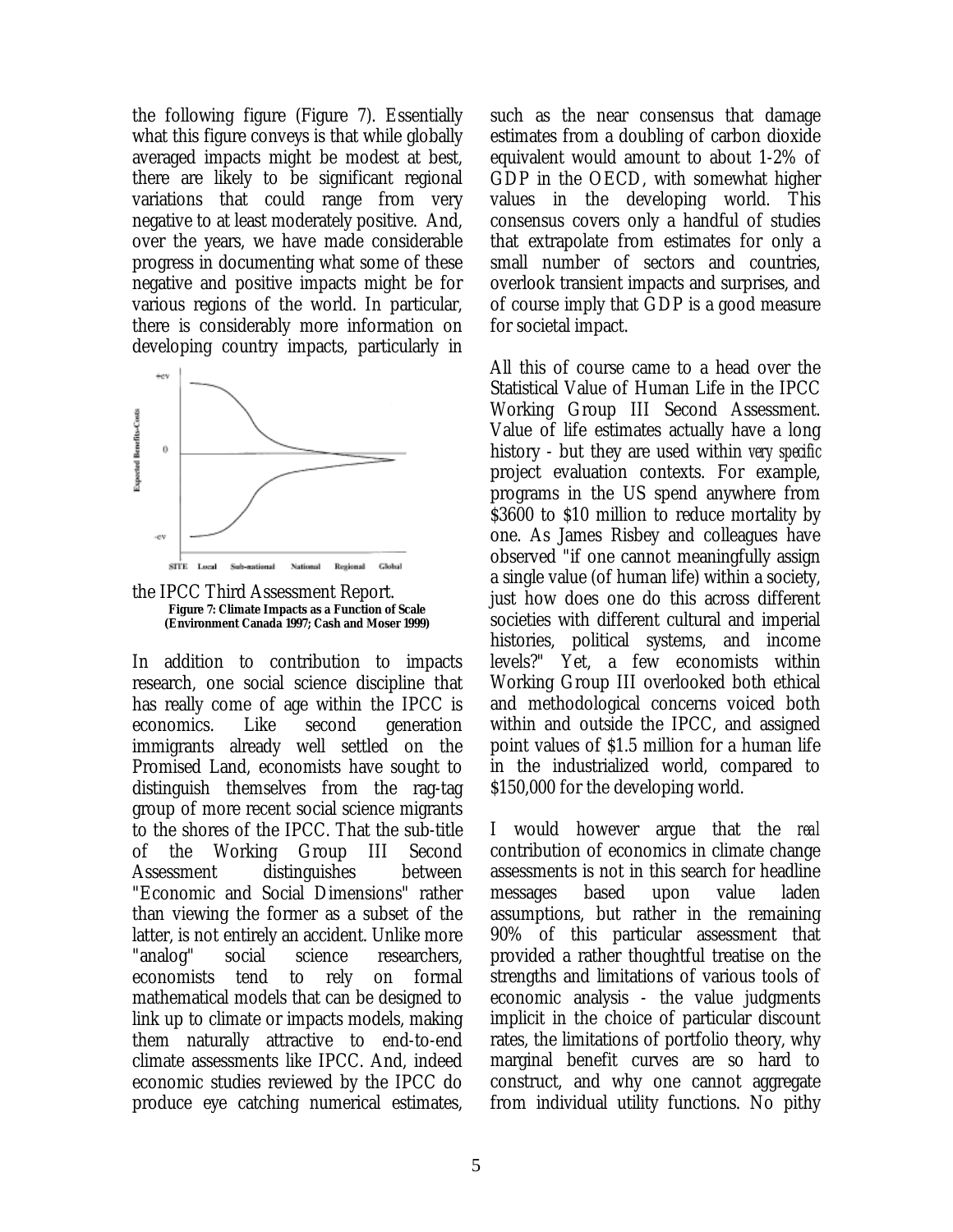numbers here, but a "things are more complicated" message that seems oddly reminiscent of the "softer" social sciences.

One final pattern that has characterized most climate change assessments, at least until the IPCC Second Assessment Report is the relative absence of discussion on adaptation. Starting with the Toronto Conference of 1988 when a 20% cut in carbon dioxide emissions reductions was advocated as a policy target, climate change responses have always been dictated by an agenda to reduce greenhouse emissions. Thus assessment after assessment, while containing detailed catalogs of demand side management options and mitigation technologies, tended to underemphasize adaptation, lest it lessen the pressure on emissions reduction. A major contribution of human dimensions research, and quite frankly the political reality of the stalemate on negotiating cuts on greenhouse emissions, has been to grant vulnerability and adaptation a more prominent position within climate assessments.

Has the IPCC made a difference? My review of climate assessments in this talk should make it abundantly clear that progress in the content of IPCC assessments has been "evolutionary, not revolutionary" as Bill Clark and Jill Jäger have observed. Nevertheless, when coupled with the added legitimacy of the assembled expertise within IPCC as well as the governmental endorsement of its assessments, IPCC outputs have indeed had significant impact on the policy process. But far more important than what is said between the covers of IPCC reports is the assessment process itself that has been so critical to entraining previously under-represented groups such as developing countries and human dimensions experts.

Furthermore, in a policy arena characterized by notoriously short attention spans, it is the ongoing nature of IPCC assessments that helps sustain policymaker and public interest. Figure 8 shows some work Steinar Andresen and I have done examining the number of lead stories on global warming in the New York Times and the Washington Post.



**Figure 9: Lead stories on Global Warming in US Media (Agrawala and Andresen 1999)**

Climate change has clearly got legs, even in the otherwise unforgiving news cycles of US media. This contrasts with interest in most other policy concerns, including biodiversity and desertification for which conventions were also negotiated at Rio. The initial surge in media interest in the US was primarily the result of the unprecedented hot summer of 1988, and some subsequent peaks have resulted from negotiation deadlines such as Rio and Kyoto. But our analysis shows that it is the release of IPCC assessments and interim reports, punctuated by key findings such as the "discernible human influence" on observed climate patterns from the IPCC Second Assessment, that has provided the glue that sustains interest and media coverage when there are no headline making political or weather events.

Finally, the IPCC also occasionally performs a masticating function that, while not directly leading to decisions, certainly contributes to enhancing decision-making efficiency. For example, former INC Chairman Jean Ripert once told me that a major factor contributing to the timely negotiation of the UNFCCC was the preparatory work undertaken within the erstwhile Response Strategies Working